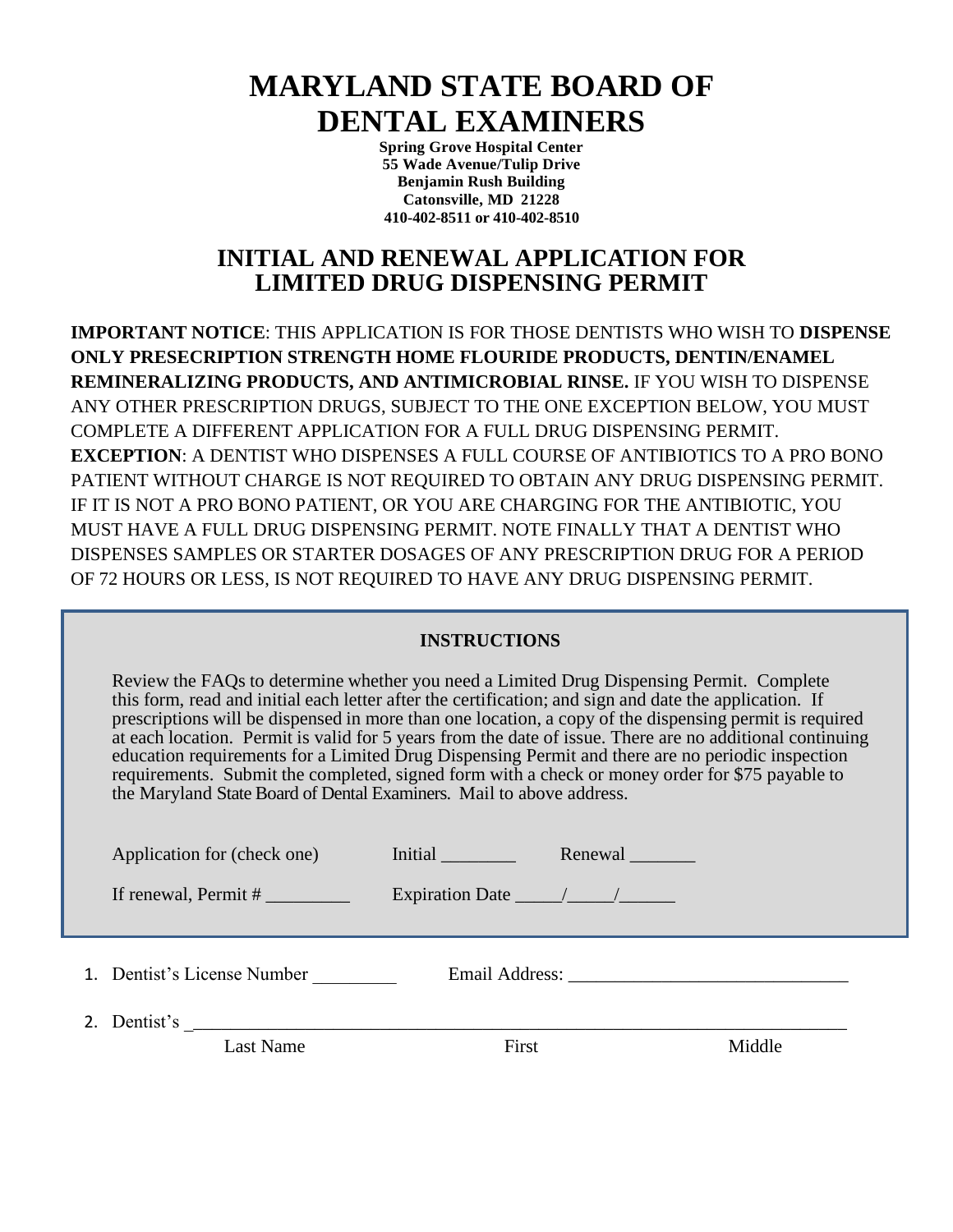#### 3. **Primary Practice** address where drugs will be dispensed.

| <b>Facility Name and Street Address</b>                                  | City | State        | Zip Code |  |  |  |
|--------------------------------------------------------------------------|------|--------------|----------|--|--|--|
| 4. <b>Additional Practice</b> address(es) where drugs will be dispensed. |      |              |          |  |  |  |
| Facility Name and Street Address                                         | City | <b>State</b> | Zip Code |  |  |  |
| <b>Facility Name and Street Address</b>                                  | City | State        | Zip Code |  |  |  |
| Facility Name and Street Address                                         | City | <b>State</b> | Zip Code |  |  |  |
| <b>Facility Name and Street Address</b>                                  | City | State        | Zip Code |  |  |  |

## **Please read and initial the space on the left of each lettered paragraph as your acknowledgment and agreement.**

\_\_\_\_\_\_\_\_\_\_\_\_\_\_\_\_\_\_\_\_\_\_\_\_\_\_\_\_\_\_\_\_\_\_\_\_\_\_\_\_\_\_\_\_\_\_\_\_\_\_ \_\_\_\_\_\_\_\_\_\_\_\_\_\_\_\_\_\_\_\_

- \_\_\_\_\_\_ A. I am thoroughly familiar with and will comply with all statutes and regulations which govern a dentist's dispensing of prescription drugs.
- \_\_\_\_\_\_ B. I understand that I must follow the requirements regarding dispensing, labeling, and record keeping, in order to receive and maintain a permit to dispense.

Applicant's Signature Date

**Revised 11-04-19**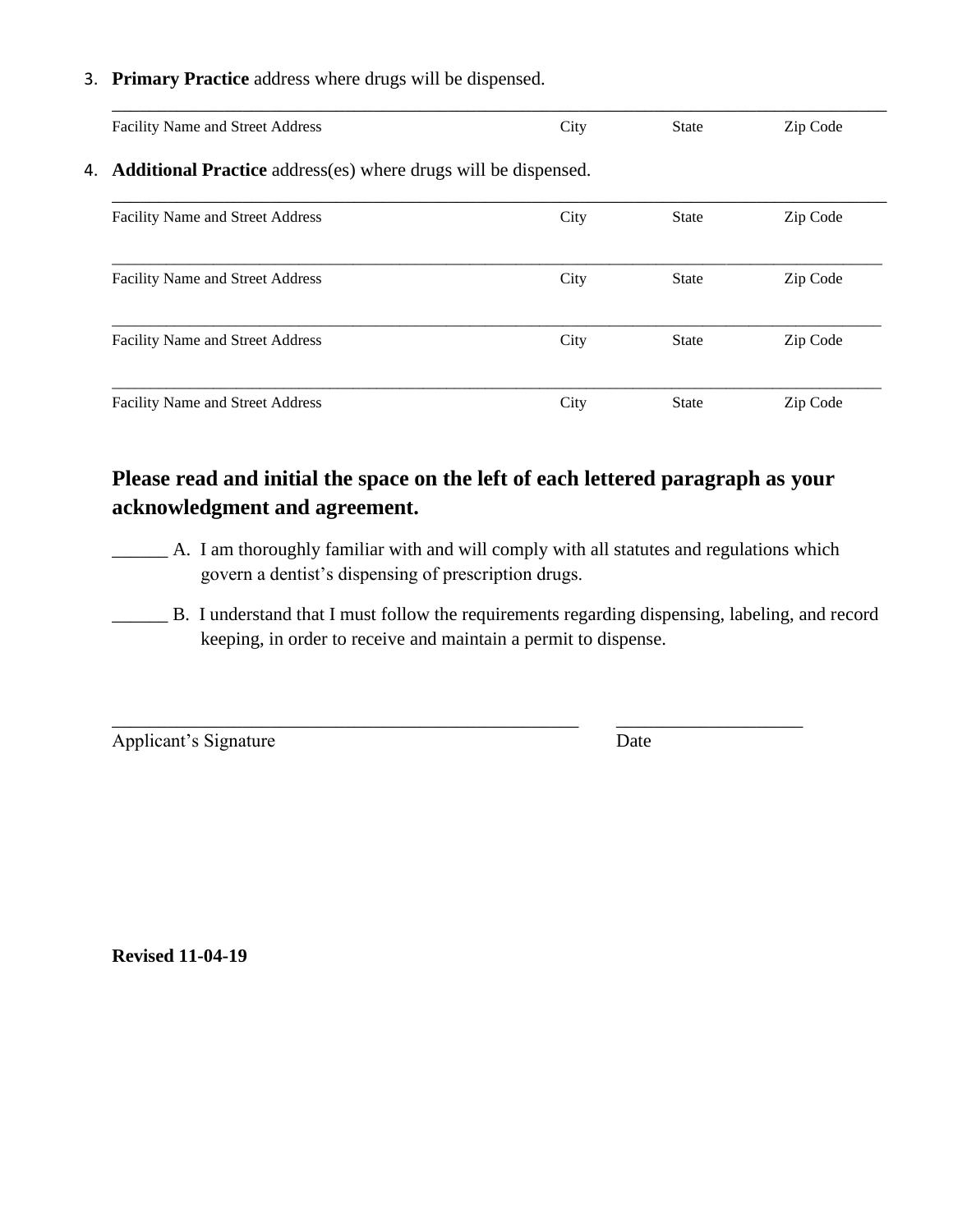#### **Laws: Health Occupations - Dentists With Permits to Dispense Dental Products-Exclusion From Maryland Pharmacy Act, Senate Bill 413, Chapter 496, Laws of Maryland 2014; and Health Occupations – Licensed Dentists Who Dispense Antibiotics – Exclusion From Maryland Pharmacy Act, House Bill 303, Chapter 593, Laws of Maryland 2014**

### *FREQUENTLY ASKED QUESTIONS*

**1. Under what circumstances is a dentist required to hold a Limited Drug Dispensing Permit?** Licensed dentists are required to obtain a Limited Drug Dispensing Permit if they dispense only the following prescription strength drugs: home fluoride products, dentin/enamel remineralizing products, or antimicrobial rinse. A Limited Drug Dispensing Permit is not required if the dentist dispenses "samples" or a "starter dosage" of any drug. A starter dosage is defined as an amount, sufficient to begin therapy, of short duration of 72 hours or less. Applications are submitted to the Dental Board.

#### **2. I wish to dispense prescription strength drugs that are not home fluoride products, dentin/enamel remineralizing products, and antimicriobial rinse. Do I need a permit?**

Yes. You will need a Full Drug Dispensing Permit. Over the course of the 5-year permit there will be 2 inspections performed by the Department of Health, Office of Controlled Substances Administration as well as additional continuing education requirements for renewal of the permit. The present cost for a Full Drug Dispensing Permit is \$1075. Of that amount, the Board retains \$75 and the remaining \$1000 is passed through to the State of Maryland's General Fund to cover the costs of the periodic inspections. Applications are submitted to the Dental Board.

#### **3. Are there any exceptions to the permit laws?**

Yes. A dentist who dispenses a full course of antibiotics to a patient for infection control does not require a permit of any kind if the patient is receiving pro bono dental care and there is no charge for the antibiotics. If the patient is paying for the dental services themselves, or if the dental services are being paid for in whole or in part by a third party, or if there is a charge for the antibiotics, the dentist must obtain a Full Drug Dispensing Permit.

#### **4. What is the difference between administering and dispensing?**

Administering is treating the patient in the dentist's office with the prescription drug. Dispensing is giving the prescription drug to the patient to take home. As noted above, giving samples and starter doses to patients to take home does not require a dispensing permit. Administering a prescription drug of any kind in the dentist's office does not require a drug dispensing permit. Giving a patient an antibiotic in the dental office before treatment does not require a drug dispensing permit.

#### **5. Are there labeling and record keeping requirements?**

**Yes.** A dentist must affix a label on the product or rinse container that includes: the name of the patient, and unless already printed on the container, the expiration date of the product or rinse, and instructions for using the product or rinse. The dentist must also enter an appropriate record in the patient's chart that the product or rinse was dispensed to the patient. In addition, if a dentist dispenses a full course of antibiotics at no charge to a pro bono patient for infection control, the dentist must affix a label on the antibiotic container that includes: the name of the patient, and unless already printed on the container, the expiration date of the antibiotic, and the instructions for taking the antibiotic. The dentist must also enter an appropriate record of the treatment in the patient's chart.